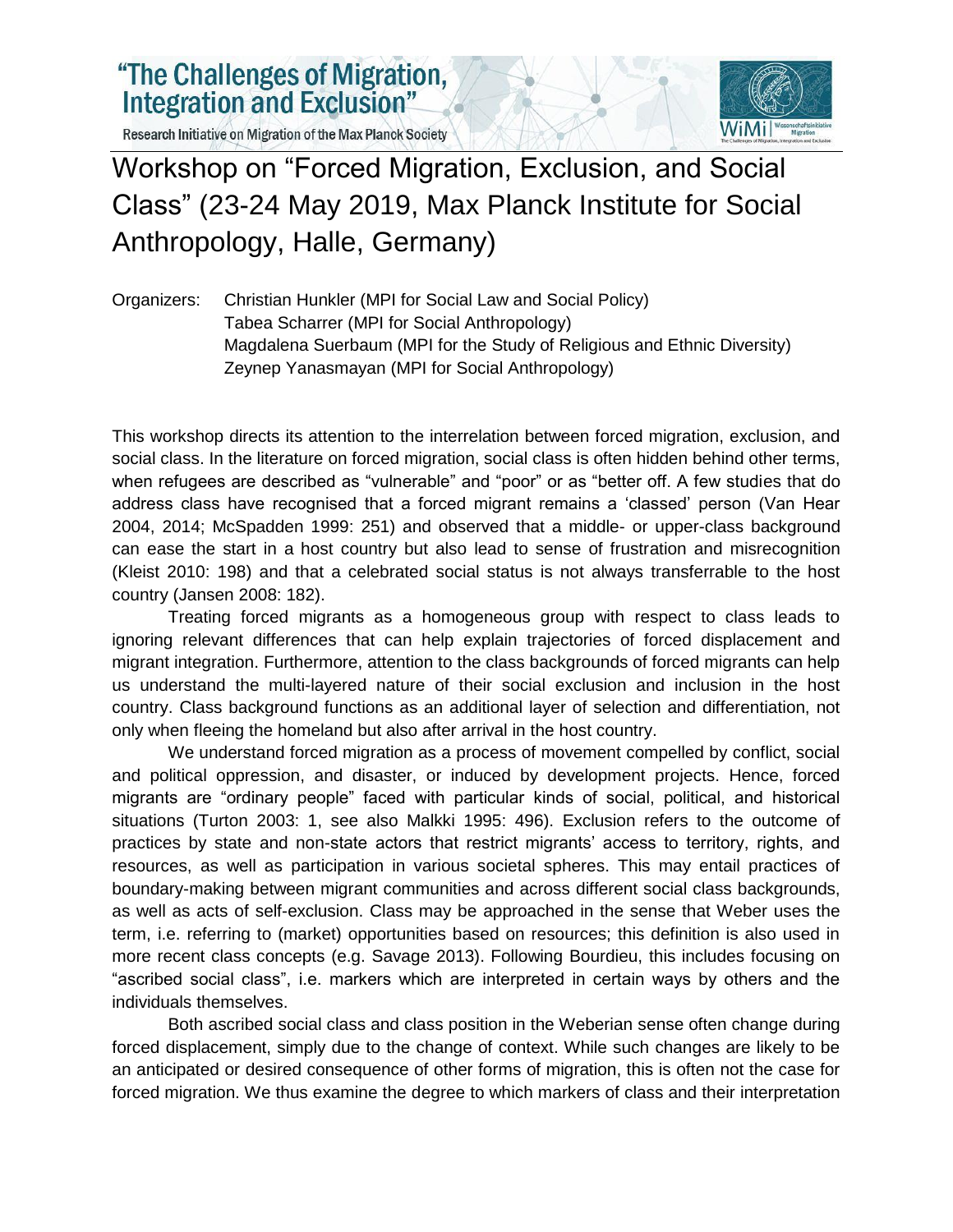## "The Challenges of Migration, **Integration and Exclusion"**



Research Initiative on Migration of the Max Planck Society

by others are subject to change during forced displacement and how forced migrants experience their (different) class positions.

The workshop will address questions such as:

- How does class (whether defined in terms of profession, education, or property) influence experiences of forced migration?
- What can a focus on class contribute to the study of forced migration and how can the study of forced migration influence conceptualisations of class?
- How do we measure class and social mobility for forced migrants, taking into account their situations before, during, and after migration? What frame of reference can we use when speaking about social class and migration?
- How does the class background of forced migrants influence social exclusion and inclusion?
- How are migration routes, the choice of destination, the time spent travelling, and the possibility of return to the homeland related to a refugee's class background?
- What is the relationship between social and spatial mobility?
- How do refugees deal with the "status paradox" (Nieswand 2014) of belonging to different classes in different places and at different times?
- How do refugees and asylum-seekers define markers of social class? What factors shape their self-image?
- And how do forced migrants who are put in the category of "refugee" perceive and deal with this label?
- How does the class background of a forced migrant interact with his/her nationality, ethnicity, or religious belonging, particularly in relationship to the "majority society" (e.g. Pedersen 2012)?

We welcome proposals from researchers working on various aspects of the overarching topic of forced migration, exclusion, and social class, as well as papers dealing with specific regional or temporal foci, including internal displacement. The format of the two-day workshop will centre around discussion of pre-circulated papers. We plan to prepare an edited volume or journal issue based on selected papers from the workshop.

A keynote lecture will be given by Nicholas Van Hear (COMPAS, University of Oxford).

Please submit your abstract by 15 October 2018 to both [scharrer@eth.mpg.de](mailto:scharrer@eth.mpg.de) and [yanasmayan@eth.mpg.de](mailto:yanasmayan@eth.mpg.de)